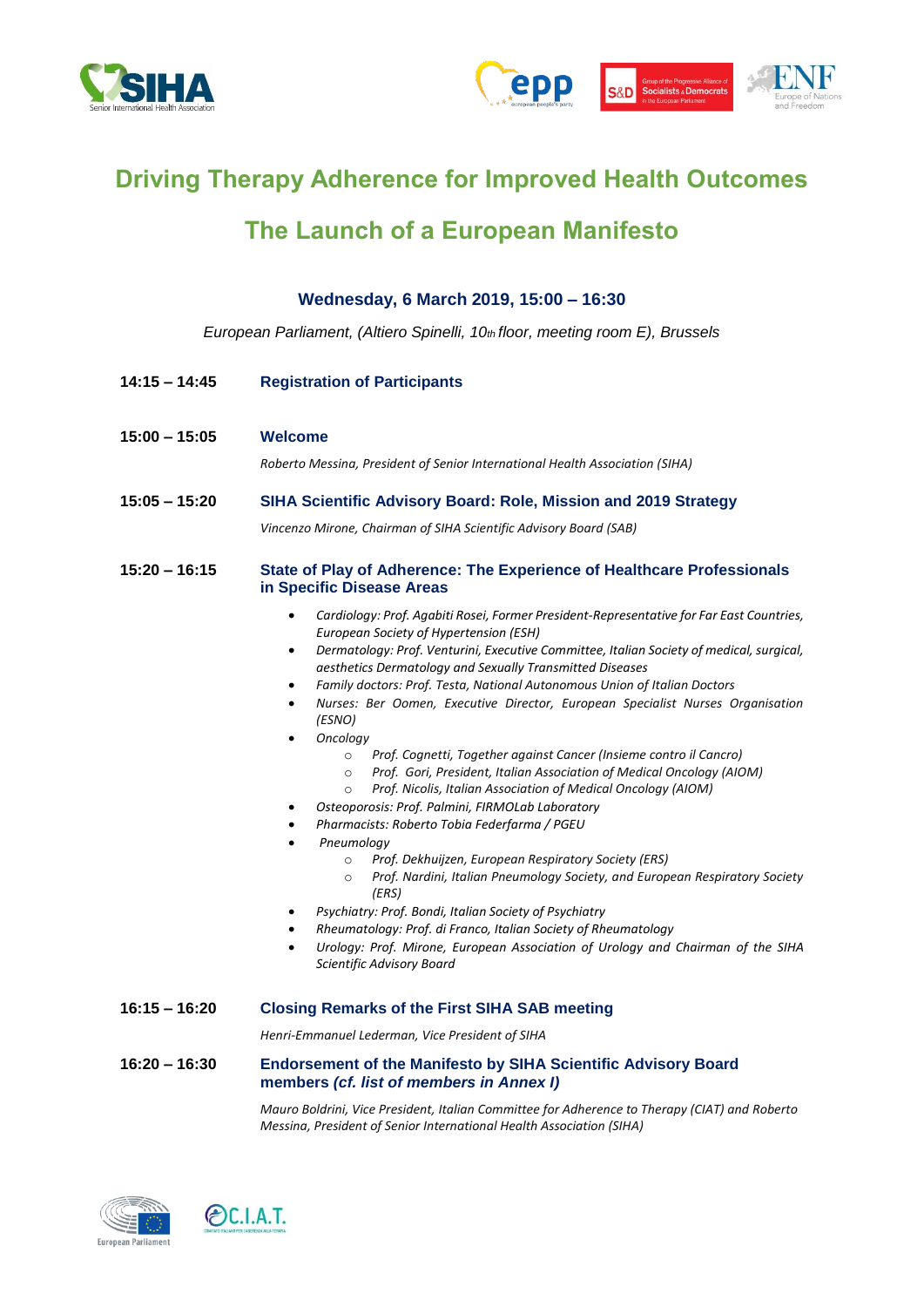



#### *Annex I*

#### *List of SIHA Scientific Advisory Board (SAB) Members*

**Vincenzo MIRONE**, President, Scientific Committee Senior International Health Association (SIHA), Secretary General of the Italian Society of Urology (S.I.U.), and Chairman, European Urology Scholarship Program (EUSP) **Enrico AGABITI ROSEI**, Former President-Representative for Far East Countries, European Society of Hypertension (ESH) **Ahmad Hussein AWADA**, Department Medical oncology, CTCU, Institut Jules Bordet **Pierluigi BARTOLETTI**, Deputy Secretary General, Italian Federation of General Practitioners (FIMMF) **Paolo BIASCI**, President Italian Federation of Pediatrics (FIMP) **Mauro BOLDRINI**, Vice President, Italian Committee for Adherence to Therapy (CIAT), Scientific medical journalist **Emi BONDI**, Vice President, Italian Society of Psychiatry (SIP) **Maria Luisa BRANDI**, President, Italian Foundation for Research on Bone Diseases **Barbara CASADEI**, President, European Society of Cardiology (ESC)\* **Francesco COGNETTI**, President "Together against cancer" Foundation **Antonio D'AVINO**, Vice President Italian Federation of Pediatricians (FIMP) **Jan DE BELIE**, Professional Affairs Advisor, Pharmaceutical Group of the European Union (PGEU) **Richard DEKHUIJKEN**, Radboud University Medical Centre, Nijmegen, The Netherlands, Member of the European Respiratory Society (ERS) **Manuela DI FRANCO**, Italian Society of Rheumatology (SIR) **Andreas ERFURTH**, Otto-Wagner-Spital, 6th, Psychiatric Department Vienna\* **Donna FITZIMONS**, Patient engagement, European Society of Cardiology (ESC)\* **Stefania GORI**, President, Italian Association of Medical Oncology (AIOM) **David MATTHEWS**, President, European Foundation for the Study of Diabetes\* **Roberto MESSINA**, President, Senior International Health Association (SIHA) **Stefano NARDINI**, Former SIP President, Current Italian Delegate to the European Respiratory Society(ERS) **Fabrizio NICOLIS**, President, AIOM Foundation **Ber OOMEN**, Executive Director, European Specialist Nurses Organisation (ESNO) **Gaia PALMINI**, Biology, FIRMOLab Laboratory Gianfranco PARATI, Coordinator Working Group, European Society of Hypertension (ESH)\* **Stefano SALVATORE**, President, European Urogynaecological Association (EUGA) **Jean Claude SOULARY**, Vice President, MG France \* **Josep TABERNERO**, European Society for Medical Oncology (ESMO)\* **Angelo TESTA**, President, National Autonomous Trade Union of Italian Doctors (SNAMI) **Roberto TOBIA**, Delegate to international affairs for Fedefarma-PGEU (Pharmaceutical Group of the European Union), and Treasurer Federfarma Italy **Kostantinos TSIOUFIS**, President, European Society of Hypertension (ESH)\* **Marina VENTURINI**, Executive Committee, Italian Society of Medical, Surgical, Aestetic Dermatology and Sexually Transmetted Diseases (SIDeMaST)

**Marzio Angelo ZULLO**, Executive Committe, AIUG

*\* Excused*